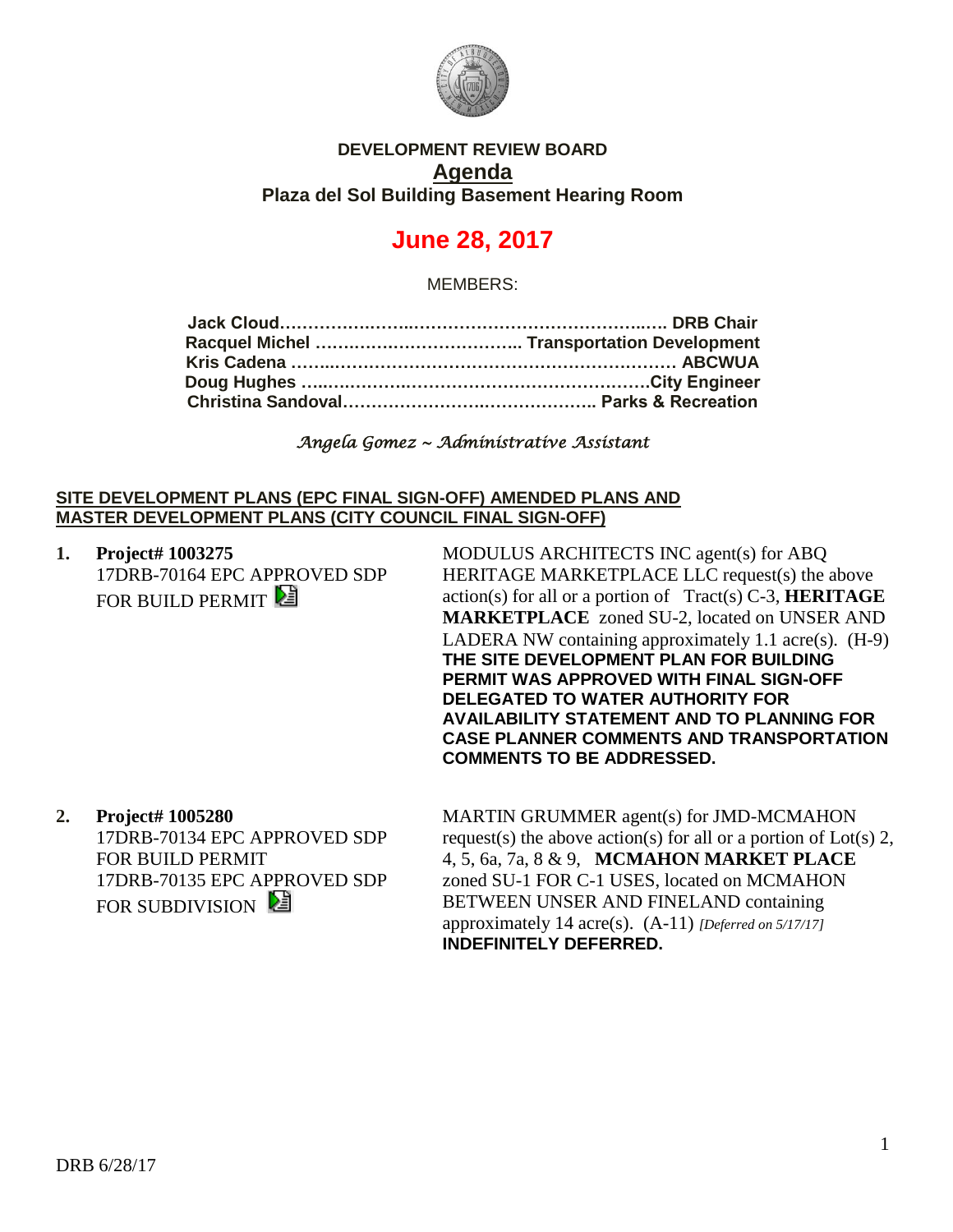#### **CASES WHICH REQUIRE PUBLIC NOTIFICATION MAJOR SUBDIVISIONS, VACATIONS, SIA EXTENSIONS AND SITE DEVELOPMENT PLANS**

# **3. Project# 1002134**

17DRB-70151 2 YEAR SUBDIVISION IMPROVEMENT AGREEMENT EXTENSION  $(2YR SIA)$ 

MARK GOODWIN AND ASSOCIATES agents for VISTA DEL NORTE DEVELOPMENT request the referenced/ above actions for **LOS LOMITAS INDUSTRUAL PARK** zoned SU-1 FOR IP, located on the south side EL PUEBLO RD NE/ PASEO DEL NORTE NE east of EDITH BLVD NE containing approximately 34 acres. (D-16) **DEFERRED TO 7/12/17.**

## **4. Project# 1010793**

17DRB-70142 RT-OF-WAY VACATION 17DRB-70143 SIDEWALK WAIVER 17DRB-70144 TEMP DEFERRAL OF SIDEWALK CONSTRUCTION 17DRB-70145 PRELIMINARY PLAT  *[Deferred from 6/14/17]* 17DRB-70153 – SITE DEVELOPMENT PLAN FOR SUBDIVISION

CONSENSUS PLANNING and MARK GOODWIN AND ASSOCIATES P.A. agents for BOKAY CONSTRUCTION request the referenced/ above actions for Lots 15-18 Block 28, Tract A Unit B, **NORTH ALBUQUERQUE ACRES,** zoned SU-2/ NC, located on the west side of LOUISIANA BLVD NE between OAKLAND AVE NE and ALAMEDA BLVD NE containing approximately 3 acres. (C-18) **DEFERRED TO 7/12/17.**

## **MINOR PLATS, FINAL (MAJOR) PLATS, AMENDED PLATS AND PLANS**

**5. Project# 1004472** 17DRB-70167 AMENDMENT TO PRELIMINARY PLAT 17DRB-70169 MINOR - TEMP DEFR SWDK CONST 17DRB-70170 AMENDED SDP FOR BP

## **6. Project# 1011284**

17DRB-70171 MINOR - PRELIMINARY/ **FINAL PLAT APPROVAL** 

MARK GOODWIN AND ASSOCIATES, P.A. agent(s) for PULTE HOMES OF NEW MEXICO request(s) the above  $action(s)$  for all or a portion of Lot(s) 8-A, Block(s) 25, **GLENDESTO SUBDIVISION Unit(s) B,** zoned SU-2, located on GLENDALE AVE BETWEEN SAN PEDRO DR AND LOUISIANA BLVD containing approximately 4.7676 acre(s). (B-18) **DEFERRED TO 7/12/17.**

WAYJOHN SURVEYING INC agent(s) for JOSHUA R GARCIA request(s) the above action(s) for all or a portion of Lot(s) 17 AND 18, Block(s) 35, **PEREA ADDITION** zoned SU-2 DNA-SF, located on 11TH ST NW BETWEEN MARBLE AVE NW AND ORCHARD PLACE NW containing approximately .163 acre(s). (J-13) **THE PRELIMINARY/FINAL PLAT WAS APPROVED WITH FINAL SIGN OFF DELEGATED TO PLANNING FOR AGIS DXF AND AMAFCA SIGNATURE.**